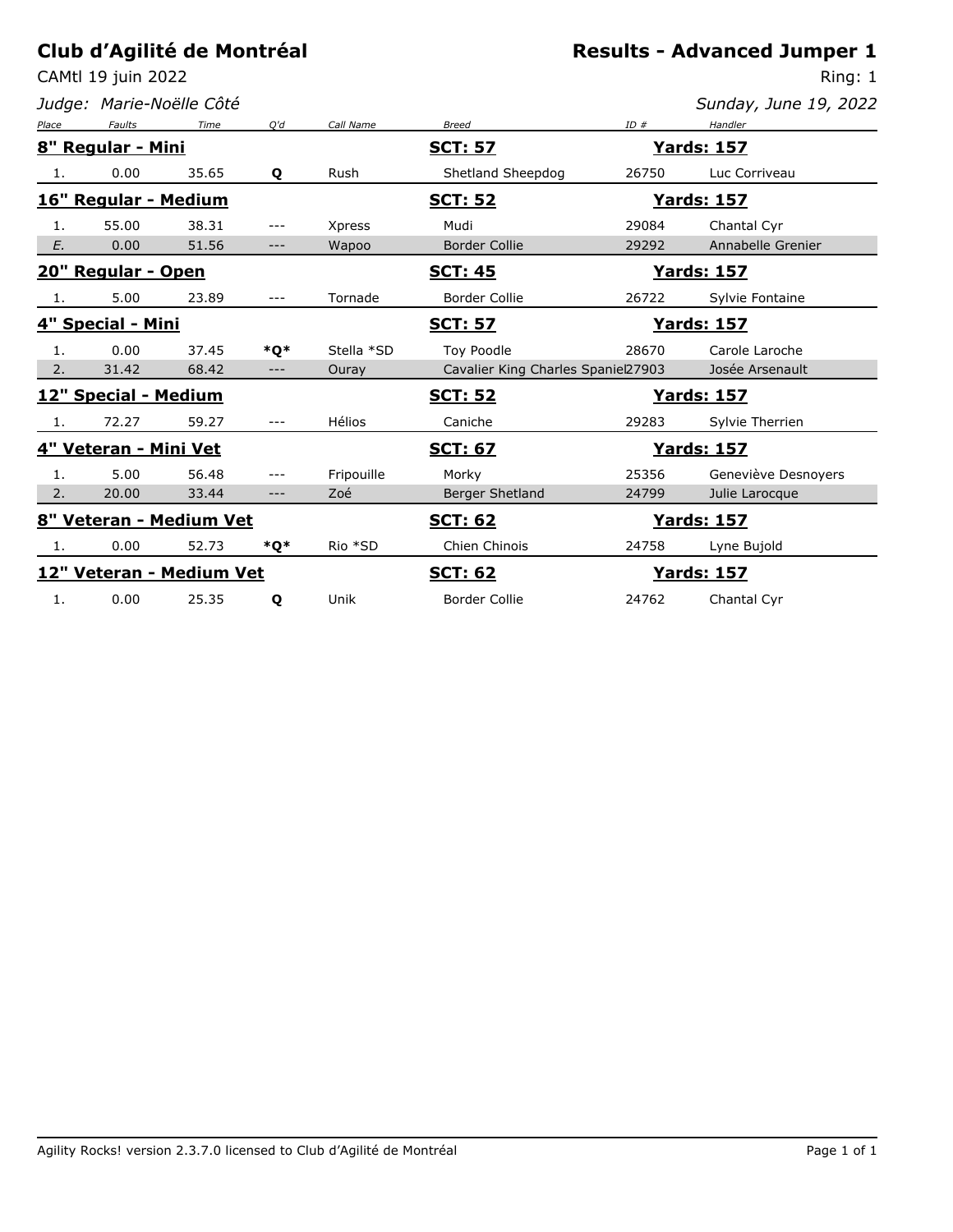CAMtl 19 juin 2022

*Judge: Marie-Noëlle Côté*

Ring: 1

| Sunday, June 19, 2022 |  |  |  |
|-----------------------|--|--|--|
|-----------------------|--|--|--|

| Place | Faults                    | Time                       | Q'd                 | Call Name           | <b>Breed</b>                       | ID#   | Handler                |
|-------|---------------------------|----------------------------|---------------------|---------------------|------------------------------------|-------|------------------------|
|       | 8" Regular - Mini         |                            |                     |                     | <b>SCT: 66</b>                     |       | <b>Yards: 221</b>      |
| 1.    | 0.00                      | 29.74                      | Q                   | Milly               | Pembroke Welsh Corgi               | 21851 | Maya Celuch            |
|       | 12" Regular - Medium      |                            |                     |                     | <b>SCT: 61</b>                     |       | <b>Yards: 221</b>      |
| 1.    | 0.00                      | 29.94                      | Q                   | Chewee              | Shetland Sheepdog                  | 26097 | Melanie Belanger       |
| 2.    | 0.00                      | 40.33                      | Q                   | Kyra                | Berger Shetland                    | 26122 | Julie Larocque         |
| 3.    | 15.00                     | 57.23                      | $ -$                | Décibelle           | Shetland                           | 26847 | Christine Perreault    |
| E.    | 0.00                      | 54.50                      | ---                 | April               | Shetland Sheepdog                  | 25990 | Sylvie Pigeon          |
|       | 16" Regular - Medium      |                            |                     |                     | <u>SCT: 61</u>                     |       | <b>Yards: 221</b>      |
| 1.    | 0.00                      | 29.59                      | Q                   | Charlie             | <b>Border Collie</b>               | 27514 | Nathalie Roy           |
| 2.    | 0.00                      | 34.74                      | Q                   | Kimi                | <b>NSDTR</b>                       | 26672 | Elizabeth Gouin        |
| Е.    | 0.00                      | 37.84                      | ---                 | <b>Bobbie Mcgee</b> | Australian Cattle Dog              | 28790 | Lyse Savard            |
|       | 20" Regular - Open        |                            |                     |                     | <b>SCT: 55</b>                     |       | <b>Yards: 221</b>      |
| 1.    | 0.00                      | 27.31                      | Q                   | Chili Pepper        | <b>Border Collie</b>               | 28124 | Anne Tremblay          |
| 2.    | 0.00                      | 34.02                      | Q                   | Flashdance          | Australian Cattle Dog              | 29266 | <b>Martine Messier</b> |
| 3.    | 5.00                      | 33.47                      | $ -$                | Willow              | Berger Australien                  | 24763 | Gerry Brault           |
| 4.    | 20.00                     | 29.12                      | $---$               | Turbo Tork          | <b>Border Collie</b>               | 23886 | Carole Côté            |
| feo   | 10.00                     | 42.78                      | $---$               | Tornade             | <b>Border Collie</b>               | 26722 | Sylvie Fontaine        |
|       | <b>24" Regular - Open</b> |                            |                     |                     | <b>SCT: 55</b>                     |       | <b>Yards: 221</b>      |
| 1.    | 5.00                      | 32.75                      | $\qquad \qquad - -$ | Caty                | Berger Belge Groenendael           | 24553 | Johanne Brouillard     |
|       | 4" Special - Mini         |                            |                     |                     | <b>SCT: 66</b>                     |       | <b>Yards: 221</b>      |
| 1.    | 0.00                      | 56.12                      | *Q*                 | Benji *SD           | Toy Poodle                         | 24759 | Carole Laroche         |
| E.    | 5.00                      | 46.90                      | $\cdots$            | Yepa                | Cavalier King Charles Spaniel26013 |       | Josée Arsenault        |
|       | 8" Special - Medium       |                            |                     |                     | <b>SCT: 61</b>                     |       | <b>Yards: 221</b>      |
| Е.    | 0.00                      | 47.85                      | $---$               | Sannah              | Cavalier King Charles Spaniel24025 |       | Lynda Depot            |
|       | 12" Special - Medium      |                            |                     |                     | <u>SCT: 61</u>                     |       | <u>Yards: 221</u>      |
| Е.    | 5.00                      | 40.36                      | $---$               | Shooter Girl        | <b>Border Collie</b>               | 26742 | Marie-Claude Chouinard |
|       | 16" Special - Open        |                            |                     |                     | <u>SCT: 55</u>                     |       | <u>Yards: 221</u>      |
| E.    | 0.00                      | 31.97                      | ---                 | Ollie               | Berger Australien                  | 27201 | Marie Lebeau           |
|       | 4" Veteran - Mini Vet     |                            |                     |                     | <b>SCT: 78</b>                     |       | <b>Yards: 221</b>      |
| 1.    | 0.00                      | 38.44                      | Q                   | Tahki               | Cavalier King Charles Spaniel21153 |       | Josée Arsenault        |
|       |                           | 8" Veteran - Medium Vet    |                     |                     | <u>SCT: 73</u>                     |       | <b>Yards: 221</b>      |
| 1.    | 0.00                      | 53.89                      | *Q*                 | Rio *SD             | Chien Chinois                      | 24758 | Lyne Bujold            |
|       | 16" Veteran - Open Vet    |                            |                     |                     | <b>SCT: 66</b>                     |       | <b>Yards: 221</b>      |
| E.    | 0.00                      | 45.84                      | $---$               | Limitt              | Border Collie                      | 24108 | Anne Tremblay          |
|       |                           | 4" Veteran DD - Medium Vet |                     |                     | <b>SCT: 73</b>                     |       | <b>Yards: 221</b>      |
| 1.    | 0.00                      | 61.14                      | Q                   | Jasmine             | Shetland Sheepdog                  | 22790 | Sylvie Pigeon          |
|       |                           | 8" Veteran DD - Medium Vet |                     |                     | <b>SCT: 73</b>                     |       | <b>Yards: 221</b>      |
| Ε.    | 0.00                      | 48.42                      |                     | Billie Jean         | Australian Cattle Dog              | 21036 | Lyse Savard            |
|       |                           | 12" Veteran DD - Open Vet  |                     |                     | <b>SCT: 66</b>                     |       | <u>Yards: 221</u>      |
| 1.    | 0.00                      | 31.84                      | Q                   | Elias               | Berger Australien                  | 19544 | Joanne Brassard        |
| 2.    | 0.00                      | 31.87                      | Q                   | Maria               | <b>Borador</b>                     | 17266 | Michel Villeneuve      |

Agility Rocks! version 2.3.7.0 licensed to Club d'Agilité de Montréal entre la page 1 of 2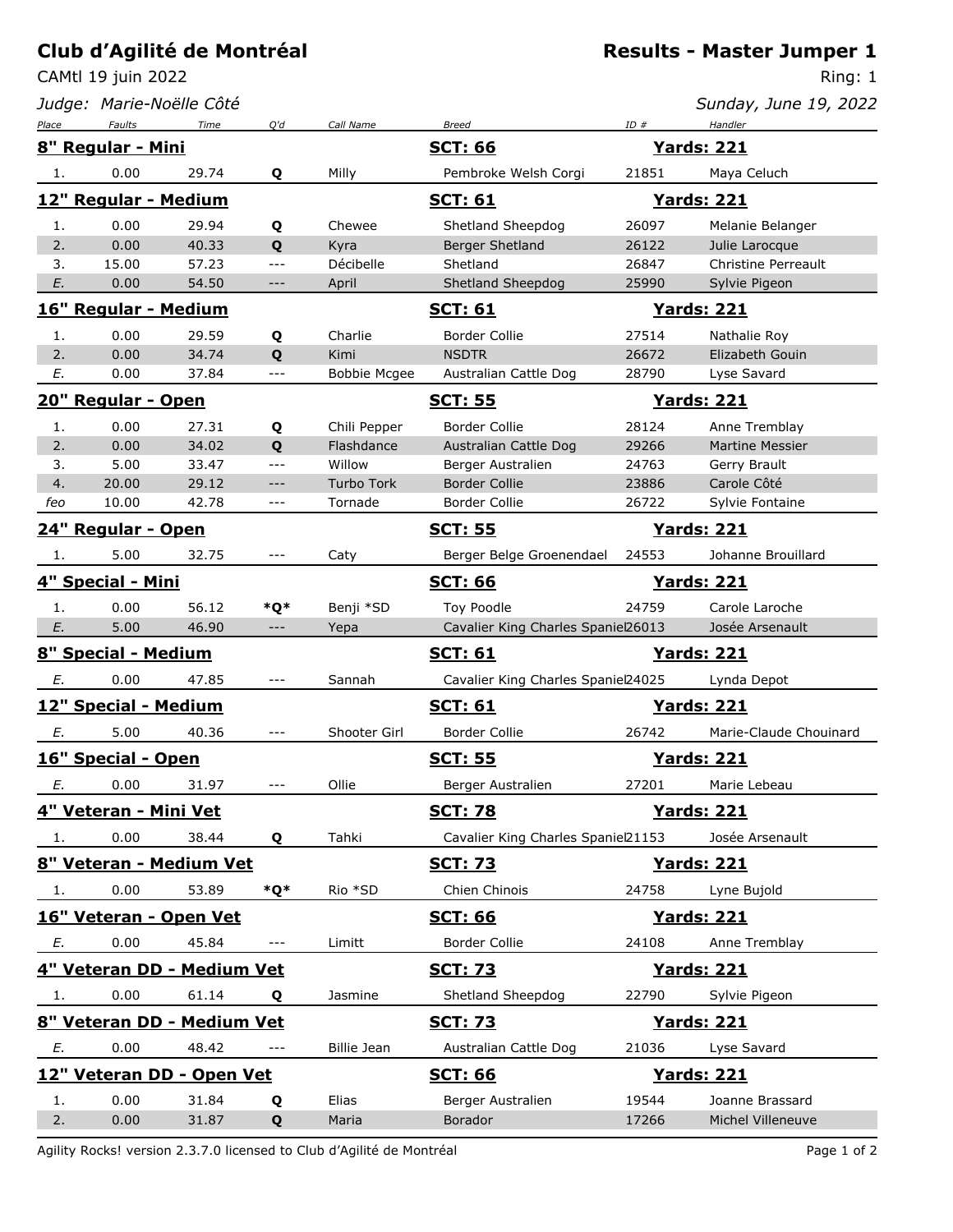CAMtl 19 juin 2022

### **Results - Master Jumper 1**

Ring: 1

|       |               | Judge: Marie-Noëlle Côté  |       |              |                                   |       | Sunday, June 19, 2022 |  |
|-------|---------------|---------------------------|-------|--------------|-----------------------------------|-------|-----------------------|--|
| Place | <b>Faults</b> | Time                      | O'd   | Call Name    | <b>Breed</b>                      | ID#   | Handler               |  |
|       |               | 12" Veteran DD - Open Vet |       |              | <b>SCT: 66</b>                    |       | <b>Yards: 221</b>     |  |
| 3.    | 0.00          | 47.70                     | o     | Léa          | Berger Australien                 | 22136 | Linda Lebeau          |  |
| E.    | 0.00          | 38.45                     | $---$ | <b>Chuck</b> | Nova Scotia Duck Tolling Reta@254 |       | Eric Leclair          |  |
|       |               | 16" Veteran DD - Open Vet |       |              | <b>SCT: 66</b>                    |       | <b>Yards: 221</b>     |  |
| Е.    | 0.00          | 40.07                     | $---$ | Spencer      | All Canadian                      | 23423 | Nathalie Lepage       |  |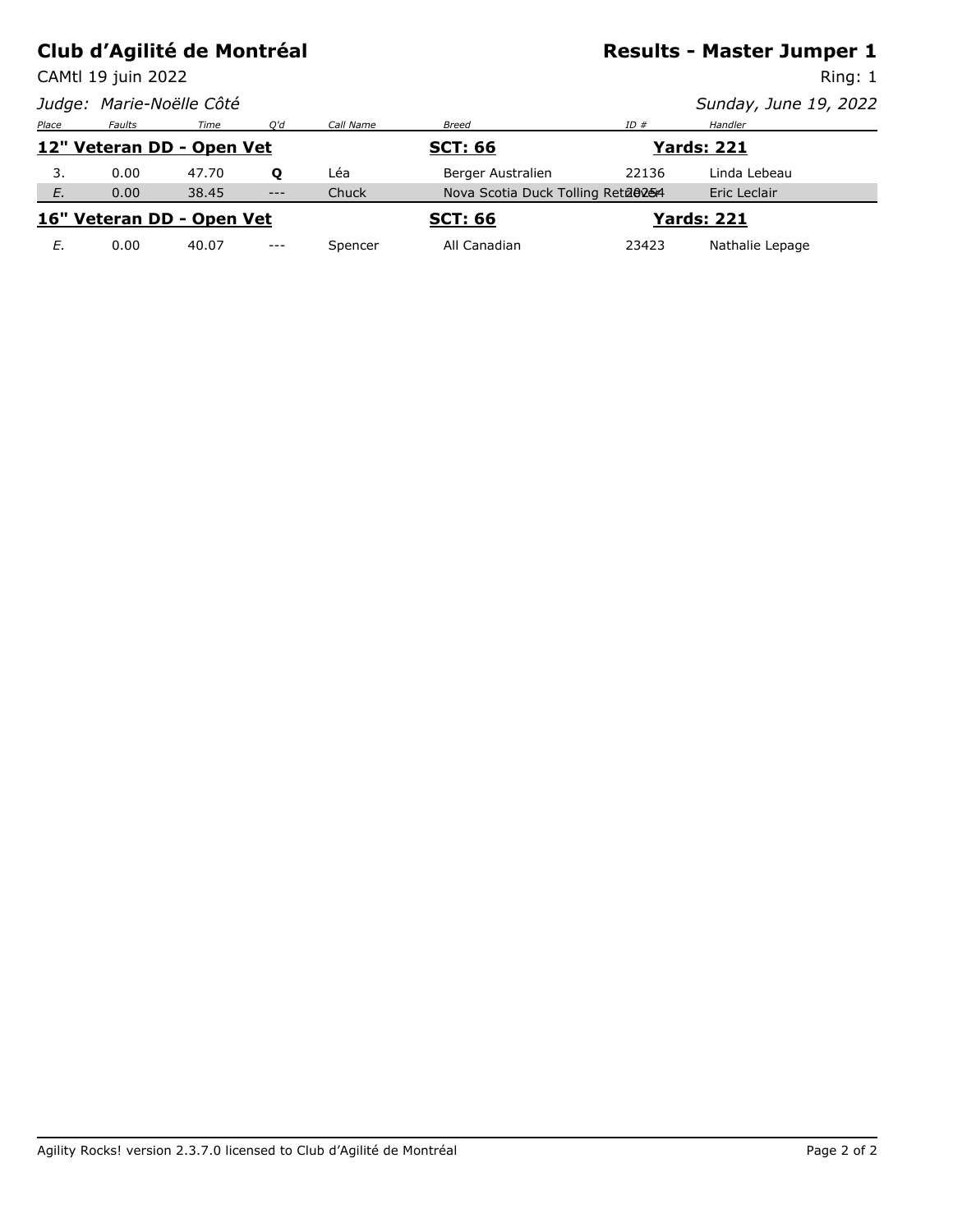CAMtl 19 juin 2022

*Judge: Marie-Noëlle Côté*

Ring: 1

| Place | <b>Faults</b>         | Time  | O'd   | Call Name     | <b>Breed</b>                         | ID#   | Handler             |
|-------|-----------------------|-------|-------|---------------|--------------------------------------|-------|---------------------|
|       | 8" Regular - Mini     |       |       |               | <b>SCT: 59</b>                       |       | <b>Yards: 165</b>   |
|       | 0.00                  | 32.71 | Q     | Rush          | Shetland Sheepdog                    | 26750 | Luc Corriveau       |
|       | 16" Regular - Medium  |       |       |               | <u> Yards: 165</u><br><b>SCT: 54</b> |       |                     |
| 1.    | 5.00                  | 43.19 | ---   | Wapoo         | <b>Border Collie</b>                 | 29292 | Annabelle Grenier   |
|       | 20" Regular - Open    |       |       |               | <b>SCT: 47</b>                       |       | <b>Yards: 165</b>   |
| Е.    | 15.80                 | 52.80 | $---$ | Tornade       | Border Collie                        | 26722 | Sylvie Fontaine     |
|       | 4" Special - Mini     |       |       |               | <b>SCT: 59</b>                       |       | <b>Yards: 165</b>   |
| 1.    | 10.00                 | 50.02 | ---   | Ouray         | Cavalier King Charles Spaniel27903   |       | Josée Arsenault     |
|       | 12" Special - Medium  |       |       |               | <b>SCT: 54</b>                       |       | <b>Yards: 165</b>   |
|       | 5.65                  | 54.65 | ---   | <b>Hélios</b> | Caniche                              | 29283 | Sylvie Therrien     |
|       | 4" Veteran - Mini Vet |       |       |               | <b>Yards: 165</b><br><b>SCT: 70</b>  |       |                     |
|       | 5.00                  | 47.32 | ---   | Fripouille    | Morky                                | 25356 | Geneviève Desnoyers |
| 2.    | 15.00                 | 47.47 | ---   | Zoé           | <b>Berger Shetland</b>               | 24799 | Julie Larocque      |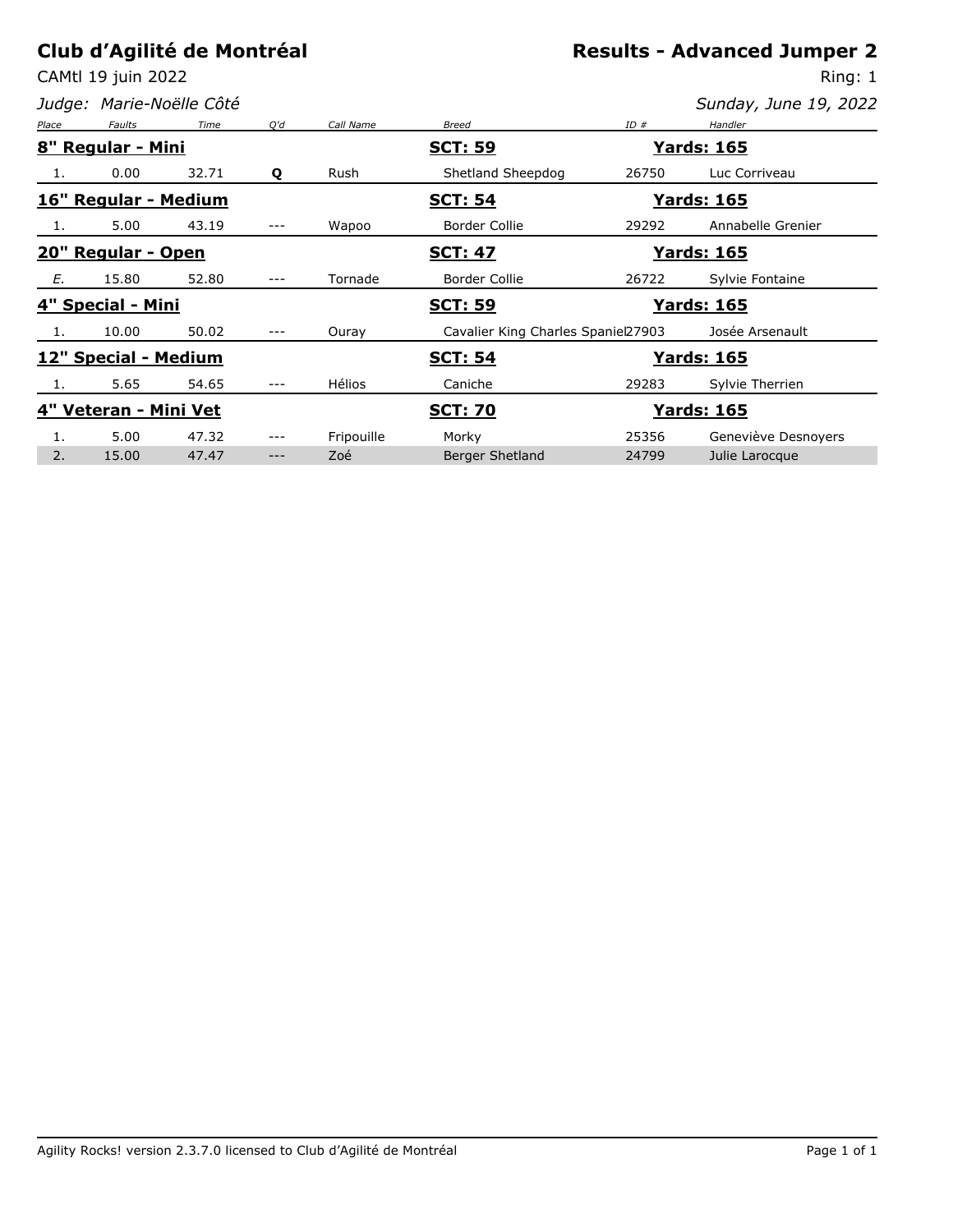CAMtl 19 juin 2022

*Judge: Marie-Noëlle Côté*

Ring: 1

| Sunday, June 19, 2022 |  |
|-----------------------|--|
|-----------------------|--|

| Place                      | <b>Faults</b>              | Time  | O'd                 | Call Name           | <b>Breed</b>                       | ID#   | Handler                    |
|----------------------------|----------------------------|-------|---------------------|---------------------|------------------------------------|-------|----------------------------|
|                            | 8" Regular - Mini          |       |                     |                     | <b>SCT: 52</b>                     |       | <b>Yards: 168</b>          |
| 1.                         | 0.00                       | 31.53 | Q                   | Milly               | Pembroke Welsh Corgi               | 21851 | Maya Celuch                |
|                            | 12" Regular - Medium       |       |                     |                     | <b>SCT: 47</b>                     |       | <b>Yards: 168</b>          |
| 1.                         | 0.00                       | 37.76 | Q                   | April               | Shetland Sheepdog                  | 25990 | Sylvie Pigeon              |
| 2.                         | 5.00                       | 35.68 | $\qquad \qquad - -$ | Chewee              | Shetland Sheepdog                  | 26097 | Melanie Belanger           |
| 3.                         | 6.55                       | 48.55 | $\overline{a}$      | Kyra                | Berger Shetland                    | 26122 | Julie Larocque             |
| 4.                         | 29.70                      | 66.70 | $---$               | Décibelle           | Shetland                           | 26847 | <b>Christine Perreault</b> |
|                            | 16" Regular - Medium       |       |                     |                     | <b>SCT: 47</b>                     |       | <b>Yards: 168</b>          |
| 1.                         | 10.00                      | 32.03 | $---$               | <b>Bobbie Mcgee</b> | Australian Cattle Dog              | 28790 | Lyse Savard                |
| E.                         | 0.00                       | 39.53 | $---$               | Kimi                | <b>NSDTR</b>                       | 26672 | Elizabeth Gouin            |
|                            | 20" Regular - Open         |       |                     |                     | <b>SCT: 42</b>                     |       | <b>Yards: 168</b>          |
| 1.                         | 0.00                       | 27.29 | Q                   | <b>Turbo Tork</b>   | <b>Border Collie</b>               | 23886 | Carole Côté                |
| 2.                         | 0.00                       | 30.75 | Q                   | Flashdance          | Australian Cattle Dog              | 29266 | <b>Martine Messier</b>     |
| 3.                         | 0.00                       | 31.57 | Q                   | Willow              | Berger Australien                  | 24763 | Gerry Brault               |
| E.                         | 0.00                       | 35.69 | $---$               | Chili Pepper        | <b>Border Collie</b>               | 28124 | Anne Tremblay              |
|                            | 24" Regular - Open         |       |                     |                     | <b>SCT: 42</b>                     |       | <b>Yards: 168</b>          |
| 1.                         | 13.26                      | 45.26 | $---$               | Caty                | Berger Belge Groenendael           | 24553 | Johanne Brouillard         |
|                            | 4" Special - Mini          |       |                     |                     | <b>SCT: 52</b>                     |       | <b>Yards: 168</b>          |
| 1.                         | 0.00                       | 50.34 | *Q*                 | Stella *SD          | Toy Poodle                         | 28670 | Carole Laroche             |
| E.                         | 0.00                       | 48.81 | $---$               | Benji *SD           | Toy Poodle                         | 24759 | Carole Laroche             |
| Ε.                         | 5.00                       | 43.15 | $- - -$             | Yepa                | Cavalier King Charles Spaniel26013 |       | Josée Arsenault            |
| 8" Special - Medium        |                            |       |                     |                     | <b>SCT: 47</b>                     |       | <b>Yards: 168</b>          |
| E.                         | 3.22                       | 50.22 | $---$               | Sannah              | Cavalier King Charles Spaniel24025 |       | Lynda Depot                |
|                            | 12" Special - Medium       |       |                     |                     | <b>SCT: 47</b>                     |       | <b>Yards: 168</b>          |
| -1.                        | 0.00                       | 29.21 | Q                   | Shooter Girl        | <b>Border Collie</b>               | 26742 | Marie-Claude Chouinard     |
|                            | 16" Special - Open         |       |                     |                     | <b>SCT: 42</b>                     |       | <u> Yards: 168</u>         |
| 1.                         | 5.00                       | 31.94 | $---$               | Ollie               | Berger Australien                  | 27201 | Marie Lebeau               |
|                            | 4" Veteran - Mini Vet      |       |                     |                     | <b>SCT: 61</b>                     |       | <b>Yards: 168</b>          |
| 1.                         | 0.00                       | 37.75 | Q                   | Namid               | Cavalier King Charles Spaniel23903 |       | Josée Arsenault            |
|                            | 16" Veteran - Open Vet     |       |                     |                     | <b>SCT: 50</b>                     |       | <b>Yards: 168</b>          |
| 1.                         | 0.00                       | 42.34 | Q                   | Limitt              | <b>Border Collie</b>               | 24108 | Anne Tremblay              |
|                            | 4" Veteran DD - Medium Vet |       |                     |                     | <b>SCT: 56</b>                     |       | <b>Yards: 168</b>          |
| 1.                         | 2.33                       | 58.33 | ---                 | Jasmine             | Shetland Sheepdog                  | 22790 | Sylvie Pigeon              |
| E.                         | 0.00                       | 48.05 | ---                 | Yamka               | Cavalier King Charles Spaniel19266 |       | Rachel Fournier            |
| 8" Veteran DD - Medium Vet |                            |       |                     |                     | <b>SCT: 56</b>                     |       | <b>Yards: 168</b>          |
| 1.                         | 0.00                       | 30.50 | Q                   | <b>Billie Jean</b>  | Australian Cattle Dog              | 21036 | Lyse Savard                |
|                            | 12" Veteran DD - Open Vet  |       |                     |                     | <b>SCT: 50</b>                     |       | <b>Yards: 168</b>          |
| 1.                         | 0.00                       | 43.03 | Q                   | Maria               | Borador                            | 17266 | Michel Villeneuve          |
|                            | 16" Veteran DD - Open Vet  |       |                     |                     | <b>SCT: 50</b>                     |       | <b>Yards: 168</b>          |
| 1.                         | 0.00                       | 40.94 | Q                   | Spencer             | All Canadian                       | 23423 | Nathalie Lepage            |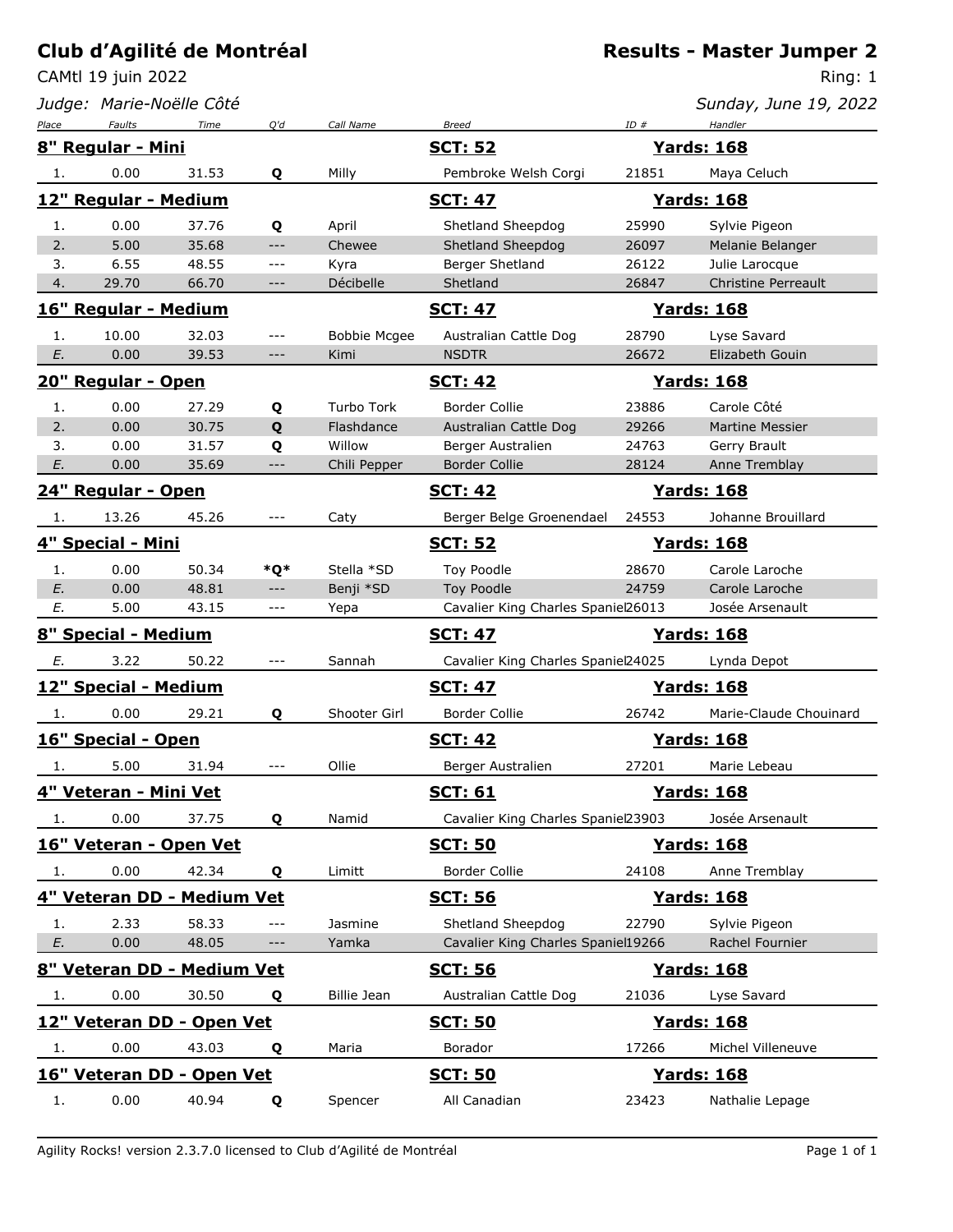CAMtl 19 juin 2022

*Judge: Marie-Noëlle Côté*

### **Results - Master Jumper 3**

Ring: 1

| Place | <b>Faults</b>        | Time                      | Q'd     | Call Name           | <b>Breed</b>                        | ID#   | Handler                    |  |
|-------|----------------------|---------------------------|---------|---------------------|-------------------------------------|-------|----------------------------|--|
|       | 8" Regular - Mini    |                           |         |                     | <b>SCT: 47</b>                      |       | <b>Yards: 151</b>          |  |
| 1.    | 0.00                 | 29.50                     | Q       | Milly               | Pembroke Welsh Corgi                | 21851 | Maya Celuch                |  |
| E.    | 0.00                 | 40.20                     | $---$   | <b>Clic</b>         | Shetland Sheepdog                   | 22659 | Stéphane Larin             |  |
|       | 12" Regular - Medium |                           |         |                     | <b>SCT: 42</b>                      |       | <b>Yards: 151</b>          |  |
| 1.    | 5.00                 | 35.84                     | $---$   | April               | Shetland Sheepdog                   | 25990 | Sylvie Pigeon              |  |
| 2.    | 15.00                | 32.97                     | $---$   | Décibelle           | Shetland                            | 26847 | <b>Christine Perreault</b> |  |
| E.    | 0.00                 | 42.00                     | $---$   | Chewee              | Shetland Sheepdog                   | 26097 | Melanie Belanger           |  |
|       | 16" Regular - Medium |                           |         |                     | <b>SCT: 42</b><br><u>Yards: 151</u> |       |                            |  |
| 1.    | 0.00                 | 27.45                     | Q       | Charlie             | Border Collie                       | 27514 | Nathalie Roy               |  |
| E.    | 0.00                 | 40.28                     | $---$   | <b>Bobbie Mcgee</b> | Australian Cattle Dog               | 28790 | Lyse Savard                |  |
| feo   | 15.59                | 57.59                     | $---$   | Wapoo               | <b>Border Collie</b>                | 29292 | Annabelle Grenier          |  |
|       | 20" Regular - Open   |                           |         |                     | <b>SCT: 38</b>                      |       | <u>Yards: 151</u>          |  |
| 1.    | 5.00                 | 32.28                     | $---$   | Chili Pepper        | Border Collie                       | 28124 | Anne Tremblay              |  |
| E.    | 5.00                 | 34.14                     | $---$   | <b>Turbo Tork</b>   | <b>Border Collie</b>                | 23886 | Carole Côté                |  |
| E.    | 6.43                 | 44.43                     | $---$   | Willow              | Berger Australien                   | 24763 | Gerry Brault               |  |
| E.    | 7.03                 | 45.03                     | $---$   | Flashdance          | Australian Cattle Dog               | 29266 | <b>Martine Messier</b>     |  |
|       | 24" Regular - Open   |                           |         |                     | <b>SCT: 38</b>                      |       | <b>Yards: 151</b>          |  |
| 1.    | 10.06                | 38.06                     |         | Caty                | Berger Belge Groenendael            | 24553 | Johanne Brouillard         |  |
|       | 4" Special - Mini    |                           |         |                     | <b>SCT: 47</b>                      |       | <b>Yards: 151</b>          |  |
| 1.    | 0.00                 | 41.22                     | *Q*     | Benji *SD           | Toy Poodle                          | 24759 | Carole Laroche             |  |
|       | 12" Special - Medium |                           |         |                     | <b>SCT: 42</b>                      |       | <b>Yards: 151</b>          |  |
| Ε.    | 2.85                 | 44.85                     | $- - -$ | Shooter Girl        | <b>Border Collie</b>                | 26742 | Marie-Claude Chouinard     |  |
|       | 16" Special - Open   |                           |         |                     | <b>SCT: 38</b>                      |       | <b>Yards: 151</b>          |  |
| 1.    | 0.00                 | 27.89                     | Q       | Ollie               | Berger Australien                   | 27201 | Marie Lebeau               |  |
|       |                      | 12" Veteran DD - Open Vet |         |                     | <b>SCT: 46</b>                      |       | <b>Yards: 151</b>          |  |
| 1.    | 0.00                 | 29.57                     | Q       | Maria               | Borador                             | 17266 | Michel Villeneuve          |  |
| E.    | 5.00                 | 35.65                     | $---$   | Chuck               | Nova Scotia Duck Tolling Reta@254   |       | Eric Leclair               |  |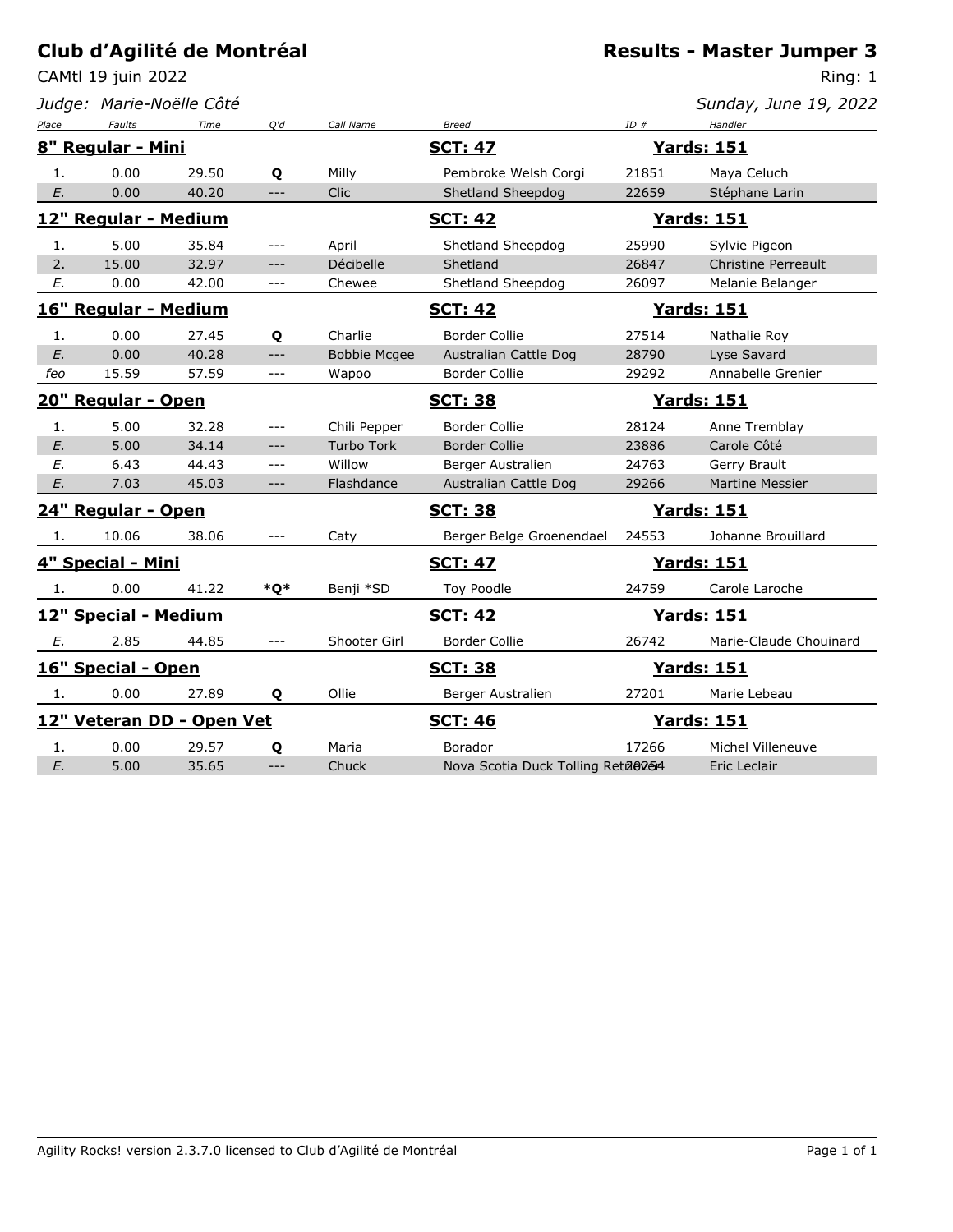CAMtl 19 juin 2022

*Judge: Marie-Noëlle Côté*

# **Results - Steeplechase 1**

Ring: 1

| Place | Score                     | Time  | O'd   |              |                                        |           |                                |
|-------|---------------------------|-------|-------|--------------|----------------------------------------|-----------|--------------------------------|
|       | 8" Regular - Mini         |       |       |              | <b>SCT: 62</b>                         |           | <b>Yards: 204</b>              |
| 1.    | 39.00                     | 39.00 | Q     | Milly        | Pembroke Welsh Corgi                   | ID# 21851 | Maya Celuch                    |
| 2.    | 47.15                     | 47.15 | Q     | Rush         | Shetland Sheepdog                      | ID# 26750 | Luc Corriveau                  |
|       | 16" Regular - Medium      |       |       |              | <u>SCT: 57</u>                         |           | <u>Yards: 204</u>              |
| E.    | 53.04                     | 48.04 | $---$ | Charlie      | <b>Border Collie</b>                   |           | ID# 27514 Nathalie Roy         |
| E.    | 70.25                     | 40.25 | $---$ | Kimi         | <b>NSDTR</b>                           | ID# 26672 | Elizabeth Gouin                |
| E.    | 95.30                     | 75.30 | $---$ | Xpress       | Mudi                                   | ID# 29084 | Chantal Cyr                    |
| E.    | 108.13                    | 68.13 | $---$ | Romy         | <b>Border Collie</b>                   | ID# 29620 | Hélène/Claude Lessard/Dagenais |
|       | 20" Regular - Open        |       |       |              | <b>SCT: 51</b>                         |           | <b>Yards: 204</b>              |
| 1.    | 31.06                     | 31.06 | Q     | Chili Pepper | <b>Border Collie</b>                   | ID# 28124 | Anne Tremblay                  |
| 2.    | 70.95                     | 50.95 | $---$ | Willow       | Berger Australien                      | ID# 24763 | Gerry Brault                   |
| E.    | 35.02                     | 30.02 | $---$ | Tornade      | <b>Border Collie</b>                   | ID# 26722 | Sylvie Fontaine                |
| feo   | 43.57                     | 38.57 | $---$ | Maverick     | Nova Scotia Duck Tolling Retil@#e29209 |           | Eric Leclair                   |
|       | 20" Special - Open        |       |       |              | <b>SCT: 51</b>                         |           | <u>Yards: 204</u>              |
| Е.    | 100.24                    | 55.24 | $---$ | Drako        | Golden Retriever                       | ID# 26754 | Louise Gamache                 |
|       | 8" Veteran - Medium Vet   |       |       |              | <b>SCT: 68</b>                         |           | <b>Yards: 204</b>              |
| 1.    | 69.23                     | 69.23 | $*o*$ | Rio *SD      | Chien Chinois                          | ID# 24758 | Lyne Bujold                    |
|       | 12" Veteran - Medium Vet  |       |       |              | <b>SCT: 68</b>                         |           | <b>Yards: 204</b>              |
| 1.    | 43.84                     | 43.84 | Q     | Berry Bond   | Kerry Blue Terrier                     | ID# 21581 | Catherine Belanger Lavoie      |
| 2.    | 50.50                     | 40.50 | Q     | Unik         | <b>Border Collie</b>                   | ID# 24762 | Chantal Cyr                    |
| 3.    | 70.93                     | 70.93 | $---$ | Robin        | Berger De Shetland                     | ID# 25140 | Melanie Belanger               |
|       | 12" Veteran DD - Open Vet |       |       |              | <b>SCT: 61</b>                         |           | <u> Yards: 204</u>             |
| 1.    | 34.83                     | 34.83 | Q     | Chuck        | Nova Scotia Duck Tolling Retil@#e20254 |           | Eric Leclair                   |
| 2.    | 38.58                     | 38.58 | Q     | Elias        | <b>Berger Australien</b>               | ID# 19544 | Joanne Brassard                |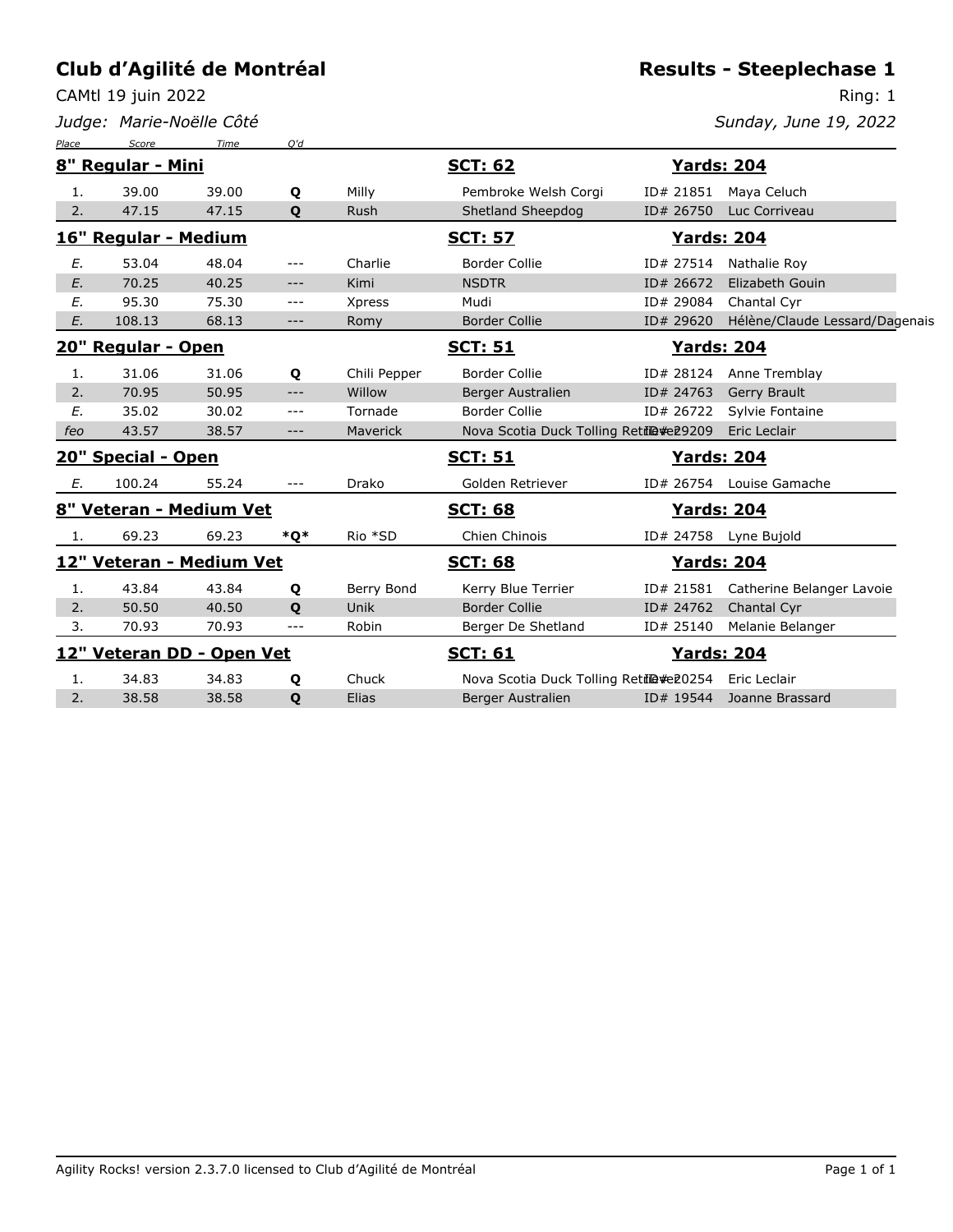CAMtl 19 juin 2022

*Judge: Marie-Noëlle Côté*

#### **Results - Steeplechase 2**

Ring: 1 *Sunday, June 19, 2022*

| Place | Score                     | Time  | O'd   |              |                                                        |                   |                               |
|-------|---------------------------|-------|-------|--------------|--------------------------------------------------------|-------------------|-------------------------------|
|       | 8" Regular - Mini         |       |       |              | <b>SCT: 58</b>                                         |                   | <b>Yards: 189</b>             |
| 1.    | 37.40                     | 37.40 | Q     | Milly        | Pembroke Welsh Corgi                                   | ID# 21851         | Maya Celuch                   |
| E.    | 97.54                     | 77.54 | $---$ | <b>Billy</b> | Chihuahua                                              | ID# 29202         | Nathalie Roy                  |
|       | 12" Regular - Medium      |       |       |              | <u>SCT: 53</u>                                         | <b>Yards: 189</b> |                               |
| -1.   | 63.60                     | 63.60 | $---$ | Décibelle    | Shetland                                               |                   | ID# 26847 Christine Perreault |
|       | 16" Regular - Medium      |       |       |              | <b>SCT: 53</b>                                         | <b>Yards: 189</b> |                               |
| -1.   | 39.78                     | 34.78 | Q     | Charlie      | <b>Border Collie</b>                                   |                   | ID# 27514 Nathalie Roy        |
|       | 20" Regular - Open        |       |       |              | <b>SCT: 47</b>                                         |                   | <b>Yards: 189</b>             |
| 1.    | 40.50                     | 40.50 | Q     | Willow       | Berger Australien                                      |                   | ID# 24763 Gerry Brault        |
| 2.    | 43.52                     | 38.52 | Q     | Chili Pepper | <b>Border Collie</b>                                   | ID# 28124         | Anne Tremblay                 |
| E.    | 90.05                     | 55.05 | $---$ | Turbo Tork   | <b>Border Collie</b>                                   | ID# 23886         | Carole Côté                   |
| E.    | 93.04                     | 68.04 | $---$ | Tornade      | <b>Border Collie</b>                                   | ID# 26722         | Sylvie Fontaine               |
|       | 24" Regular - Open        |       |       |              | <u>SCT: 47</u>                                         | <b>Yards: 189</b> |                               |
| -1.   | 47.80                     | 32.80 | $---$ | Caty         | Berger Belge Groenendael                               |                   | ID# 24553 Johanne Brouillard  |
|       | 8" Special - Medium       |       |       |              | <b>SCT: 53</b>                                         | <b>Yards: 189</b> |                               |
| Ε.    | 93.07                     | 93.07 | $---$ | Sannah       | Cavalier King Charles SpanielID# 24025 Lynda Depot     |                   |                               |
|       | 20" Special - Open        |       |       |              | <b>SCT: 47</b>                                         |                   | <b>Yards: 189</b>             |
| 1.    | 65.95                     | 60.95 | $---$ | Drako        | Golden Retriever                                       |                   | ID# 26754 Louise Gamache      |
|       | 4" Veteran - Mini Vet     |       |       |              | <b>SCT: 69</b>                                         | <b>Yards: 189</b> |                               |
| Е.    | 98.49                     | 78.49 | $---$ | Tahki        | Cavalier King Charles SpanielID# 21153 Josée Arsenault |                   |                               |
|       | 12" Veteran - Medium Vet  |       |       |              | <b>SCT: 64</b>                                         | <b>Yards: 189</b> |                               |
| 1.    | 43.57                     | 43.57 | Q     | Berry Bond   | Kerry Blue Terrier                                     | ID# 21581         | Catherine Belanger Lavoie     |
| 2.    | 77.32                     | 77.32 | $---$ | Robin        | Berger De Shetland                                     | ID# 25140         | Melanie Belanger              |
|       | 12" Veteran DD - Open Vet |       |       |              | <b>SCT: 56</b>                                         | <b>Yards: 189</b> |                               |
| 1.    | 40.03                     | 40.03 | Q     | Elias        | Berger Australien                                      |                   | ID# 19544 Joanne Brassard     |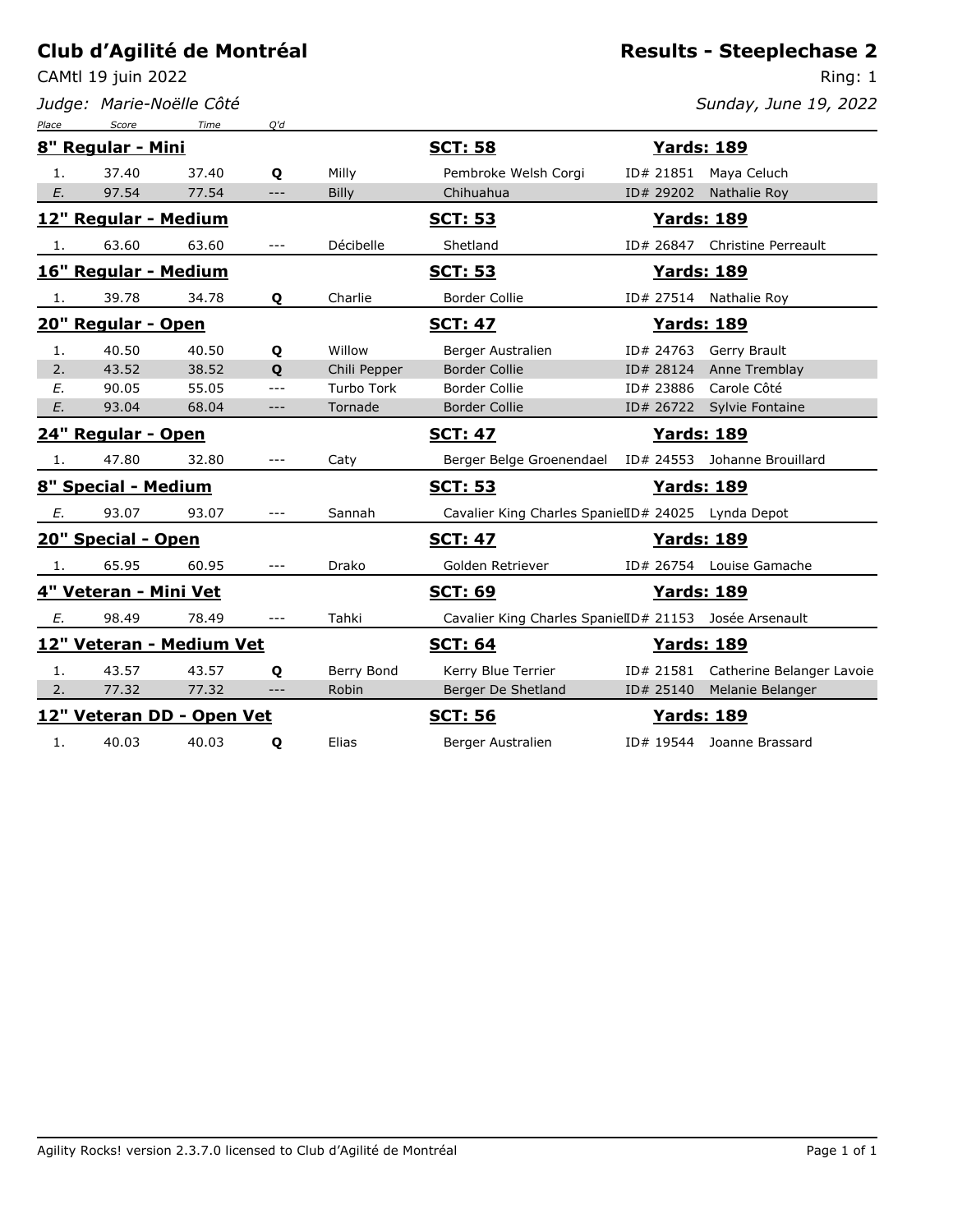CAMtl 19 juin 2022

*Judge: Marie-Noëlle Côté*

#### **Results - Steeplechase 3**

Ring: 1 *Sunday, June 19, 2022*

| Place | Score                      | Time  | O'd   |                     |                                                        |                    |                                     |
|-------|----------------------------|-------|-------|---------------------|--------------------------------------------------------|--------------------|-------------------------------------|
|       | 8" Regular - Mini          |       |       |                     | <b>SCT: 66</b>                                         | <b>Yards: 221</b>  |                                     |
| 1.    | 41.80                      | 41.80 | Q     | Milly               | Pembroke Welsh Corgi                                   |                    | ID# 21851 Maya Celuch               |
|       | 12" Regular - Medium       |       |       |                     | <u>SCT: 61</u>                                         | <u> Yards: 221</u> |                                     |
| 1.    | 39.90                      | 39.90 | Q     | Décibelle           | Shetland                                               | ID# 26847          | <b>Christine Perreault</b>          |
| 2.    | 81.17                      | 81.17 | $---$ | April               | Shetland Sheepdog                                      | ID# 25990          | Sylvie Pigeon                       |
|       | 16" Regular - Medium       |       |       |                     | <u>SCT: 61</u>                                         | <u>Yards: 221</u>  |                                     |
| 1.    | 50.32                      | 45.32 | Q     | Kimi                | <b>NSDTR</b>                                           |                    | ID# 26672 Elizabeth Gouin           |
| 2.    | 67.21                      | 67.21 | $---$ | Wapoo               | <b>Border Collie</b>                                   | ID# 29292          | Annabelle Grenier                   |
| E.    | 51.61                      | 51.61 | $---$ | <b>Bobbie Mcgee</b> | Australian Cattle Dog                                  | ID# 28790          | Lyse Savard                         |
| E.    | 169.08                     | 89.08 | $---$ | Romy                | <b>Border Collie</b>                                   | ID# 29620          | Hélène/Claude Lessard/Dagenais      |
|       | 20" Regular - Open         |       |       |                     | <u>SCT: 55</u>                                         | <u>Yards: 221</u>  |                                     |
| 1.    | 46.55                      | 36.55 | Q     | Tornade             | <b>Border Collie</b>                                   |                    | ID# 26722 Sylvie Fontaine           |
| feo   | 51.25                      | 41.25 | $---$ | Maverick            | Nova Scotia Duck Tolling Retil@#e29209                 |                    | Eric Leclair                        |
|       | 24" Regular - Open         |       |       |                     | <b>SCT: 55</b>                                         | <b>Yards: 221</b>  |                                     |
| 1.    | 55.74                      | 45.74 | $---$ | Caty                | Berger Belge Groenendael                               |                    | ID# 24553 Johanne Brouillard        |
|       | 8" Special - Medium        |       |       |                     | <b>SCT: 61</b>                                         | <u>Yards: 221</u>  |                                     |
| 1.    | 79.04                      | 79.04 | $---$ | Sannah              | Cavalier King Charles SpanielID# 24025 Lynda Depot     |                    |                                     |
|       | 12" Special - Medium       |       |       |                     | <b>SCT: 61</b>                                         | <b>Yards: 221</b>  |                                     |
| 1.    | 53.51                      | 48.51 | Q     | Shooter Girl        | Border Collie                                          | ID# 26742          | Marie-Claude Chouinard              |
| E.    | 113.92                     | 93.92 | $---$ | Hélios              | Caniche                                                | ID# 29283          | Sylvie Therrien                     |
|       | 16" Special - Open         |       |       |                     | <u>SCT: 55</u>                                         | <b>Yards: 221</b>  |                                     |
| 1.    | 41.96                      | 41.96 | Q     | Ollie               | Berger Australien                                      |                    | ID# 27201 Marie Lebeau              |
|       | 20" Special - Open         |       |       |                     | <b>SCT: 55</b>                                         | <u> Yards: 221</u> |                                     |
| 1.    | 44.80                      | 44.80 | Q     | Drako               | Golden Retriever                                       |                    | ID# 26754 Louise Gamache            |
|       | 4" Veteran - Mini Vet      |       |       |                     | <b>SCT: 78</b>                                         | <b>Yards: 221</b>  |                                     |
| 1.    | 74.77                      | 54.77 | Q     | Namid               | Cavalier King Charles SpanielID# 23903 Josée Arsenault |                    |                                     |
| E.    | 66.86                      | 66.86 | $---$ | Fripouille          | Morky                                                  |                    | ID# 25356 Geneviève Desnoyers       |
|       | 12" Veteran - Medium Vet   |       |       |                     | <b>SCT: 73</b>                                         | <b>Yards: 221</b>  |                                     |
| 1.    | 48.10                      | 48.10 | Q     | Berry Bond          | Kerry Blue Terrier                                     |                    | ID# 21581 Catherine Belanger Lavoie |
| 2.    | 82.15                      | 82.15 | ---   | Robin               | Berger De Shetland                                     | ID# 25140          | Melanie Belanger                    |
|       | 8" Veteran DD - Medium Vet |       |       |                     | <b>SCT: 73</b>                                         | <b>Yards: 221</b>  |                                     |
| 1.    | 66.54                      | 66.54 | Q     | Billie Jean         | Australian Cattle Dog                                  |                    | ID# 21036 Lyse Savard               |
|       | 12" Veteran DD - Open Vet  |       |       |                     | <b>SCT: 66</b>                                         | <b>Yards: 221</b>  |                                     |
| 1.    | 37.51                      | 37.51 | Q     | Chuck               | Nova Scotia Duck Tolling Retile#e20254 Eric Leclair    |                    |                                     |
| 2.    | 42.15                      | 42.15 | Q     | Elias               | Berger Australien                                      |                    | ID# 19544 Joanne Brassard           |